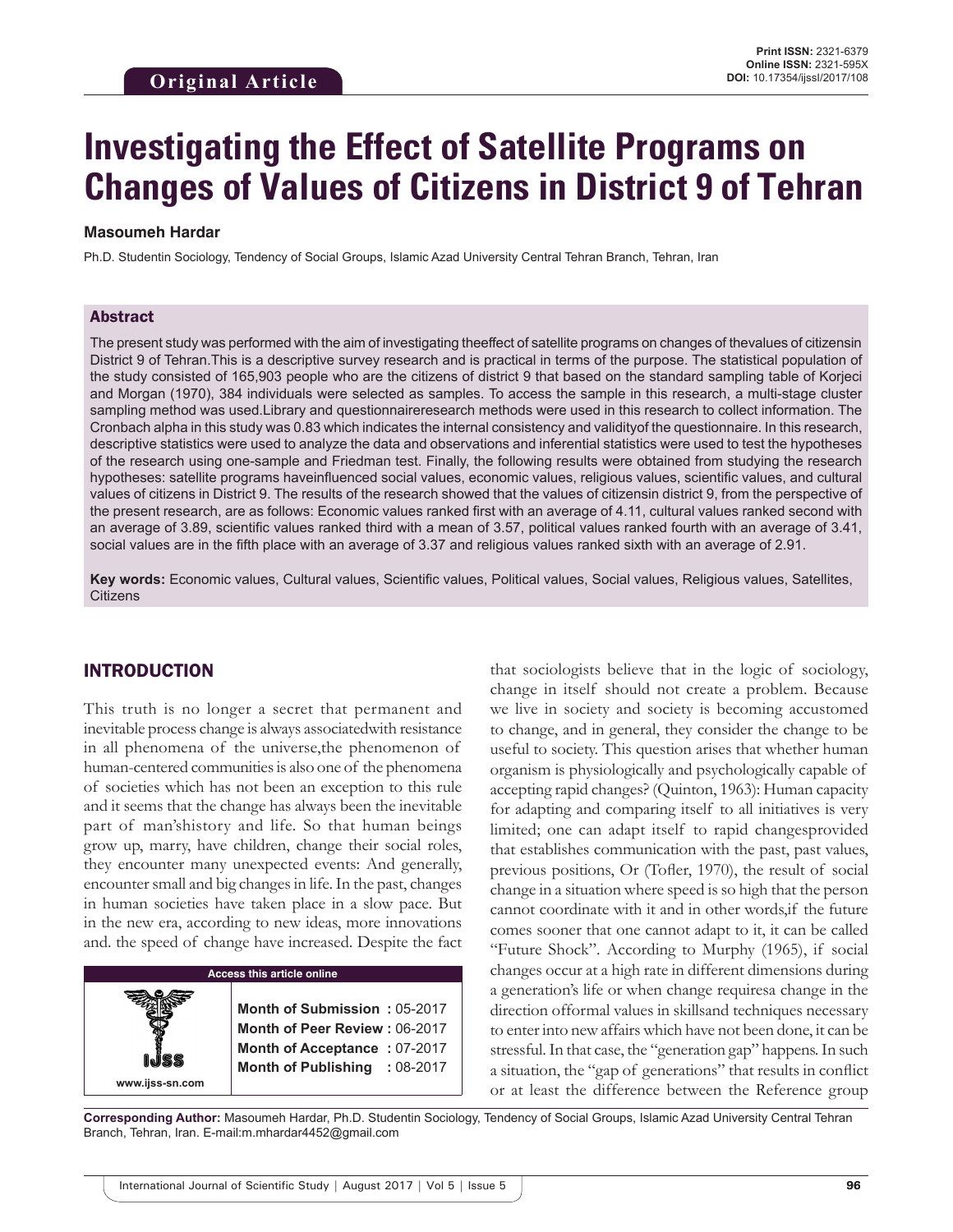teachings of two different generationscauses disruption to the order of society(Mirsardo, 2002) and complications emerge (Movahed and Abbasi, 2006). Values are desirable concepts, learned, and theoretical structures that making choices are based on them and brings the person to action (Ahmadi, 1990). In his view (Rokich, 1973), the value system embodies the hierarchy of ideals,so that an adult has tens of thousands of beliefs and thousands of attitudes,but the number of his values is limited. The discussion of values and changes in the value system is one of the important issues that are more evident in the transitional conditions. The value changes that are created based on the new conditions of the society have caused the social psychologists of this century to call the present century the era of the shattering of values (Georgy Karsami, 2005). In our society, after the arrival of new social phenomena, a kind of duality has occurred in various dimensions of social life; this matter can affect the formation of the value system of individuals' especially new citizens and citizens, and a favorable context for the growth and difference of generations has been created that the researchers inevitably have to pay more attention to this phenomenon. One of the new phenomena that have already been effective in shaping the value system and the changes in the new values of new citizens in our society is the satellite debate and the overwhelming tendency of citizens and families to it. At the moment, one of the most important issues that our society engages in and, sometimes, we face new approvals in the parliament is the issue of "satellite" and its cultural function in society. Some people believe that the satellite is one of the media that can be positive in terms of cultural function and some others only consider the negative function of this medium and reject it altogether. In this regard, the third group believes that it is possible to extend the positive functions of using the satellite in the community through controlling the media and licit factors. Social values are one of the most basic elements of a social systemthat the society can be elevated or declined through controlling and guiding them, although the sustainability of the values is predictable for a long time.

But this does not mean that there is no change in the values of societies, and the issues that appear to be worthy will always remain constant.Rather, social developments and changes are followed by changes in valueand all societies have undergone fundamental changes or slow and gradual changes. This has been differentin different periods of time and in proportion to the degree of development of societies. But value developmentsin contemporary societies have been more severe than the previous periods(Georgy Karsami, 2005).

The expansion of technology,the expansion of communication and information roads, the increase of the society's literacy and welfare, the spread of sound and visual waves, and the emergence of phenomena such as satellite, the Internet, and hundreds of other phenomena, has intensified the changes and developments of value, even the fact that these changes are in alignment with a category called "global culture", have caused the problem of socializing the values for many societies, including our country, our province and our city.

Now, considering what is being discussed in the plan, the main issue of the research is whether satellite programs affect the changing values of citizens in District 9 of Tehran.

# A REVIEW OF THE CONDUCTED RESEARCHES

Danesh (2008) has conducted a research entitled "The Pattern of Consumption of Satellite Networks by Young Girls", which showed that citizens tend to use satellite television networks andfamilies also have accompanied them on the way. The family's companionship with citizens in this field paves the way for new behaviors. The long hours of use, the familiarity with different types of networks, and paying attention to happy and musical programs is the characteristics of their consumer behavior.

Mohammad Pour and Naghdi (2010) have conducted a study titled "Satellite Effect on Cultural Identity in Kurdistan, a Case Study of Kurdish Students in Sanandaj Universities" that the results have shown that there is a meaningful relationship between the amount of satellite utilization and its triangular content(Especially the content of news and entertainment)with the native cultural identity of students, so that those who spent more time using the satellite received a relatively lower scoreFrom the local cultural identity structurewhich in turnreflects a change in behavior towards new patterns.In addition, the score of the cultural identity of the students under study tends to be mid-way,meaning that their identity is neither coherent nor discrete, but impartial and compromiser.

Naimi (2009) conducted a research entitled "The Impact of Family and Satellite Interaction on the Occurrence of Divorce". The results show the effect of the satellite on creating modern values in couples and the effect of families on the appearance of traditional values among couples. Also, the results indicated thatin order to balance the dominant values in couples and to avoid sudden changes or value conflicts and between these two important wings, socialization should be made.

Jamal Mohammadi (2008), in his research titled "Women and Television Series," has shown that women often enter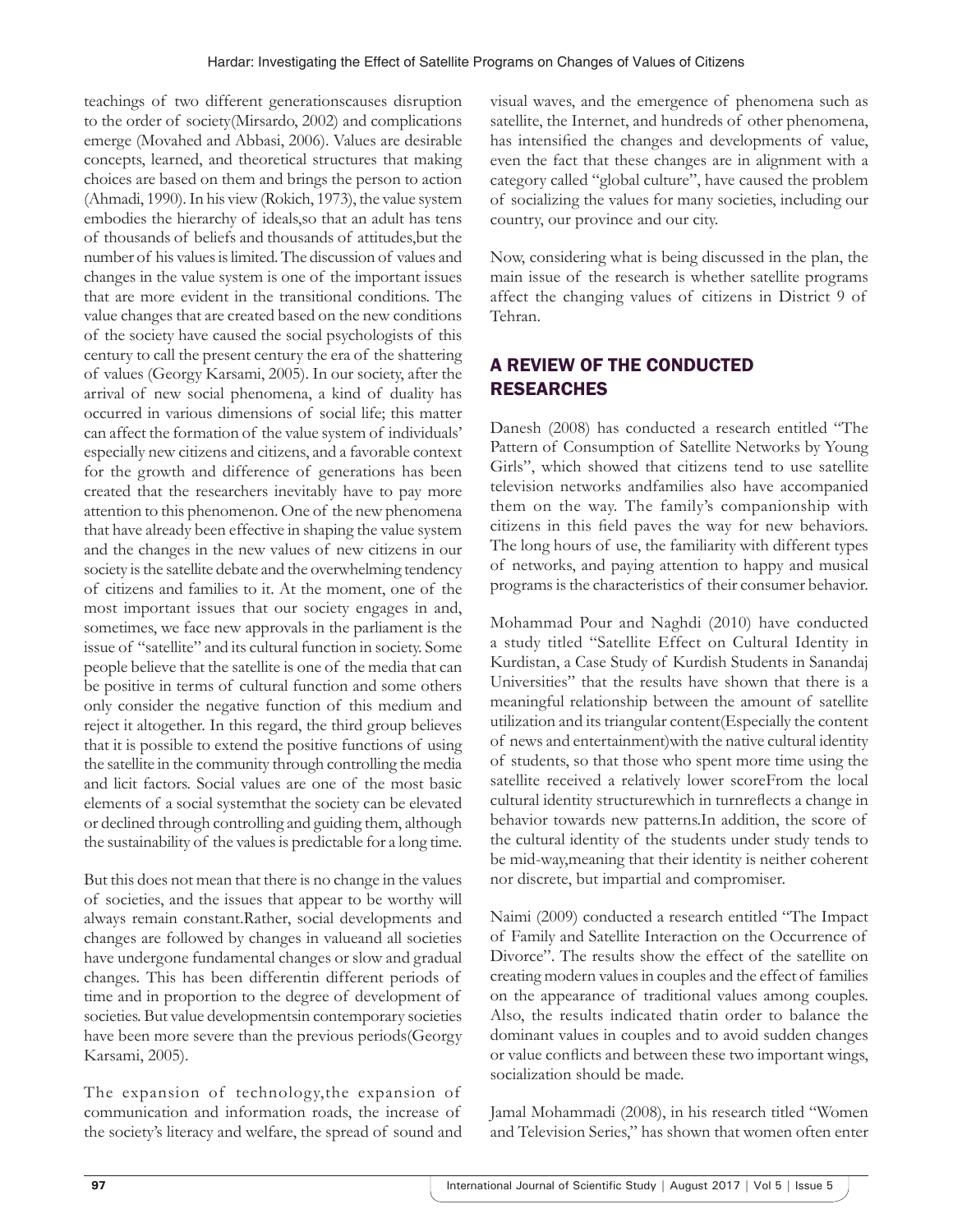into controversy with dominant reading or the dominant discourse in the context of the series and decoding ideas and values and reference meanings in another way, even in the opposite way.

Basri, Hajiani (2010) conducted a study titled "Satellite Media Function in People's subjectiveImagination", which their studies have shown that Satellite mediahave largely affected the subjective Imagination of their audiencein the areas of public trust to the system and its pillars, trust in the armed forces, social solidarity, promote insecurity in society and reduce their religious beliefs.

Shariati, Vahida and Danesh (2007) conducted a research entitled"Satellite and Sexual Identity of Young Girls" (Case Study of High School Girls in District 5 of Tehran). Testing of hypotheses shows that there is a significant relationship between the presence of satellite in the home and sexual identity. And individuals who had Satellite received a lower score from the gender identity constructwhich reflects changes in behaviors and attitudes towards new patterns and trends. The same relationship is confirmed between Satellite usage and gender identity.

Castells (2001) wrote a book entitled "Social Relationships and Satellite and Virtual Communities". He believes that the purpose of virtual societies is societies in which individuals connect with each other through shared values and interests through the satellite network and links of friendship and support form between them that may lead to the face to face relationship. Based on his viewpoint, the virtual community is the Technological versionof the traditional community. He argues that information and communication technologies give us the opportunity to rebuild communities in the new era, the society which is damaged by new technological developments.What's lost can now be rebuilt using keyboardmonitor, processor and modem (Shahabi and Jahangiri, 2009).

Barry Welman and colleagues (1998) in his study entitled "Satellite and its impact on social relationships" showed that there is a positive and cumulative relationship between satellite utilization and the density of social relationships (Sattarzadeh, 2007).

Custon Baum et al. (2002) conducted a survey at Stanford University on 40,000 students, the Stanford University research findings showed that satellite users spent less time going out with friends, family members, shopping for newspapers and watching TV (Hossein Zadeh, 2013).

Robert Crawford (2001), in a study entitled "Satellite Paradox: Social Technology That Reduces Membership in Social Groups and their happiness? "Says that according to his findings, the interpersonal communication of the use of satellite is mostly in homes, and he alsoclaimed that the use of the satellite reduced the relationship between the individual and his family and reduced the social circle around the individual and increased loneliness and depression. According to the results of this study, the use of satellite for two hours per week over two years reduced the average size of the social network of respondents. In short, Crawth sought to explore the effects of the satellite on the social connections of individuals and their psychological consequences (Hosseinzadeh, 2013).

#### **Research Hypotheses**

- 1. Satellite programs are effective in changing social values of citizens.
- 2. Satellite programs are effective in changing the political values of citizens.
- 3. Satellite programs are effective in changing the economic value of citizens.
- 4. Satellite programs are effective in changing the religious values of citizens.
- 5. Satellite programs are effective in changing the scientific values of citizens.
- 6. Satellite programs are effective in changing cultural values of citizens.



#### **Research Method**

This is a descriptive survey research, a kind of survey which is practical in terms of the research's objective. The statistical population of the present studyconsisted of 165903 citizens of district 9 of Tehran that Based on the standard sampling tableof Kerjesi and Morgan (1970), 384 people were selected as samples from district 9 of Tehran. To access the sample in this research, cluster sampling method has been used. Library and questionnaire methods were used to collect information in this research. The data gathering tool has the necessary validity (content validity), Cronbach alpha in this study was 0.83 for the questionnaire. In this research, descriptive statistics were used to analyze the data and observations and inferential statistics were used to test the hypotheses of the research using one-sample and Friedman test.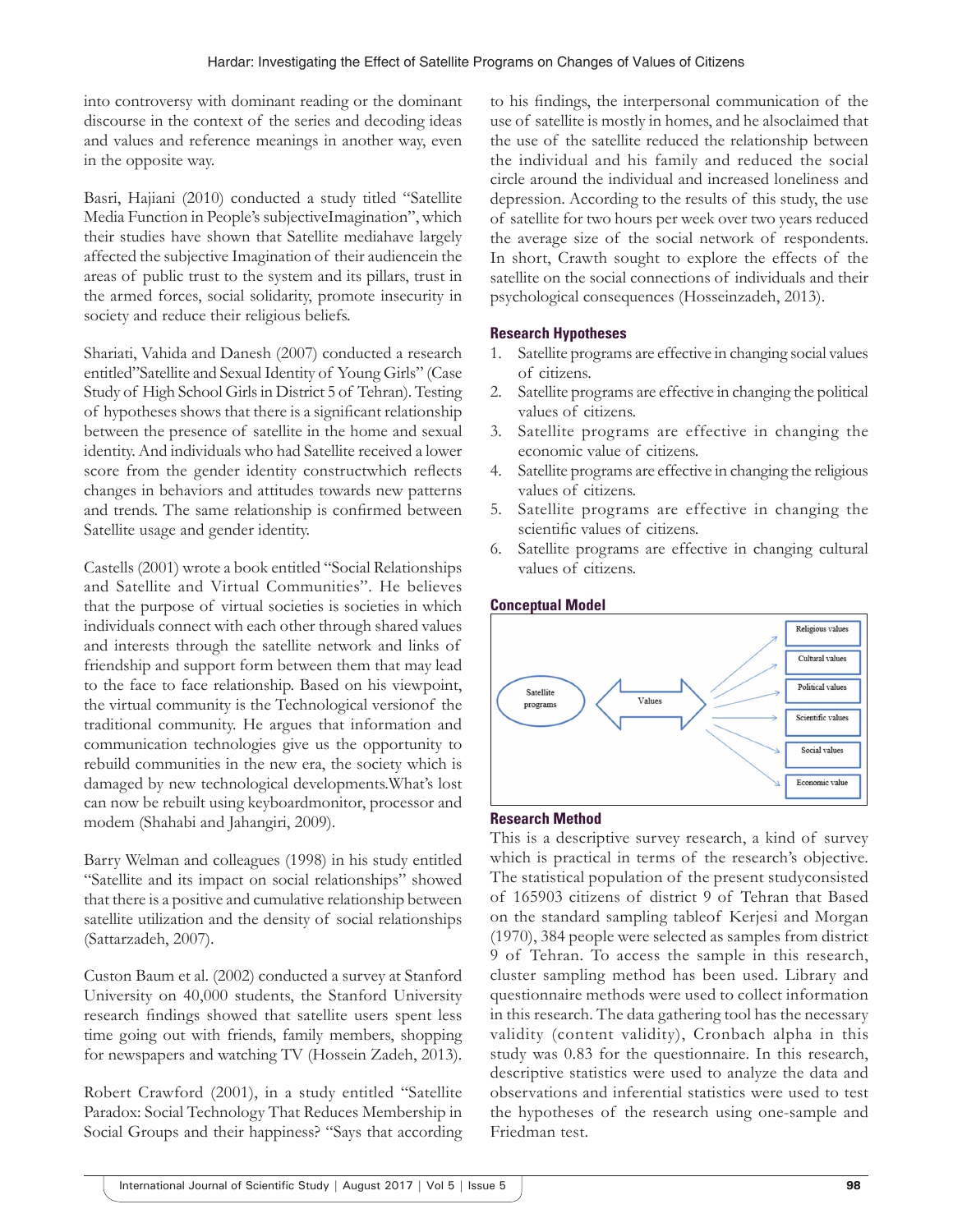#### **Research Findings**

The first Hypothesis: Satellite programs are effective in changing the religious values of citizens (Table 1).

According to the investigations carried out on the above hypothesis, because the calculated  $t (t = 37.12)$ at a confidence level of 95 %,  $(\alpha = 0.05)$ , and the degree of freedom  $(df= n-1=383)$  is greater than tin the critical table (tb=1.64), therefore, the hypothesis of zero (H0) is rejected and the research hypothesisis strongly confirmed by the data,so with 95% confidence we conclude that: satellite programs are effective in changing the religious values of citizens.

The second Hypothesis: Satellite programs are effective in changing the cultural values of citizens (Table 2).

According to the investigations carried out on the above hypothesis, because the calculated t ( $t = 31.06$ ) at a confidence level of 95 %,( $\alpha$  = 0.05), and the degree of freedom ( $df = n-1=383$ ) is greater than t in the critical table (tb=1.64), therefore, the hypothesis of zero (H0) is rejected and the research hypothesis is strongly confirmed by the data, so with 95% confidence we conclude that: satellite programs are effective in changing the cultural values of citizens.

The third Hypothesis: Satellite programs are effective in changing the political values of citizens (Table 3).

According to the investigations carried out on the above hypothesis, because the calculated t ( $t = 46.51$ ) at a confidence level of 95 %,( $\alpha$  = 0.05), and the degree of freedom ( $df = n-1=383$ ) is greater than t in the critical table (tb=1.64), therefore, the hypothesis of zero  $(H0)$  is rejected and the research hypothesis is strongly confirmed by the data, so with 95% confidence we conclude that: satellite programs are effective in changing the political values of citizens.

The fourth Hypothesis: Satellite programs are effective in changing the scientific values of citizens (Table 4).

According to the investigations carried out on the above hypothesis, because the calculated t ( $t = 29.74$ ) at a confidence level of 95 %,( $\alpha$  = 0.05), and the degree of freedom (df=  $n-1=383$ ) is greater than t in the critical table (tb=1.64), therefore, the hypothesis of zero (H0) is rejected and the research hypothesis is strongly confirmed by the data, so with 95% confidence we conclude that: satellite programs are effective in changing the scientific values of citizens.

The fifth Hypothesis: Satellite programs are effective in changing the social values of citizens (Table 5).

According to the investigations carried out on the above hypothesis, because the calculated t ( $t = 44.18$ ) at a confidence level of 95 %,( $\alpha$  = 0.05), and the degree of freedom ( $df = n-1=383$ ) is greater than t in the critical table (tb=1.64), therefore, the hypothesis of zero (H0) is rejected and the research hypothesis is strongly confirmed by the data, so with 95% confidence we conclude that: satellite programs are effective in changing the social values of citizens.

The sixth Hypothesis: Satellite programs are effective in changing the economic values of citizens (Table 6).

According to the investigations carried out on the above hypothesis, because the calculated t ( $t = 46.72$ ) at a confidence level of 95 %,( $\alpha$  = 0.05), and the degree of freedom (df=  $n-1=383$ ) is greater than t in the critical table (tb=1.64), therefore, the hypothesis of zero  $(H0)$  is

| Table 1: One sample t test table |             |                                                |                           |
|----------------------------------|-------------|------------------------------------------------|---------------------------|
|                                  |             | t statistic Degree of freedom The significance | level                     |
| Religious values                 | 37.12       | 383                                            | 0.000                     |
|                                  |             |                                                |                           |
| Table 2: One sample t test table |             |                                                |                           |
|                                  | t statistic | Degree of freedom                              | The significance<br>level |
| <b>Cultural values</b>           | 31.06       | 383                                            | 0.000                     |
|                                  |             |                                                |                           |
| Table 3: One sample t test table |             |                                                |                           |
|                                  |             | t statistic Degree of freedom                  | The significance<br>level |
| <b>Political values</b>          | 46.51       | 383                                            | 0.000                     |
|                                  |             |                                                |                           |
| Table 4: One sample t test table |             |                                                |                           |
|                                  |             | t statistic Degree of freedom The significance | level                     |
| Scientific values                | 29.74       | 383                                            | 0.000                     |
|                                  |             |                                                |                           |
| Table 5: One sample t test table |             |                                                |                           |
|                                  | t statistic | Degree of freedom                              | The significance<br>level |
| Social values                    | 44.18       | 383                                            | 0.000                     |
|                                  |             |                                                |                           |
| Table 6: One sample t test table |             |                                                |                           |
|                                  | t statistic | Degree of<br>freedom                           | The significance<br>level |
| Economic values                  | 46.72       | 383                                            | 0.000                     |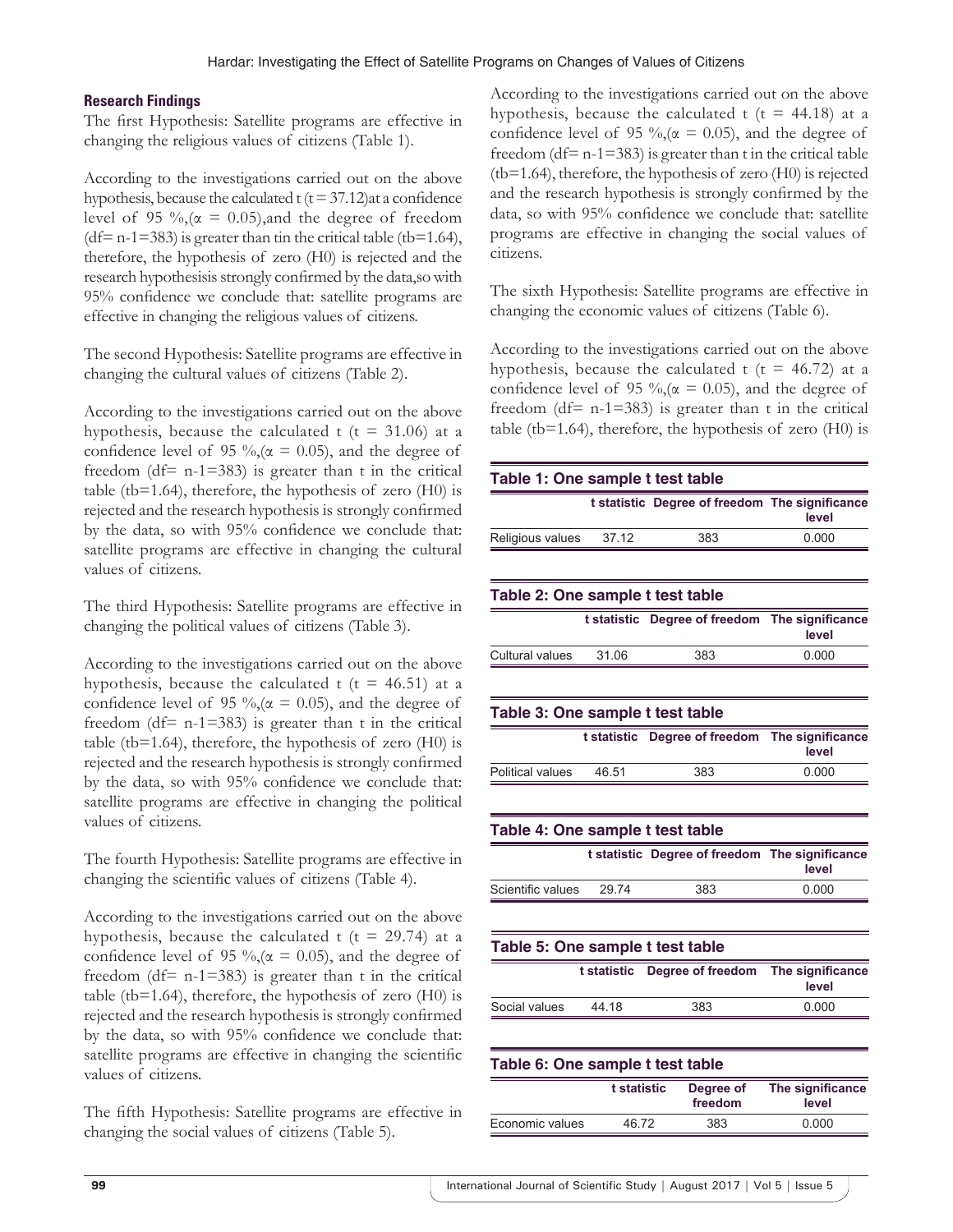rejected and the research hypothesis is strongly confirmed by the data, so with 95% confidence we conclude that: satellite programs are effective in changing the economic values of citizens.

In (Table 7) the results of the test show that the priority and ranking of citizens' values from the perspective of the present research are as follows:

- Economic values are ranked first with an average of 11/4
- Cultural values are ranked second with an average of 89.3
- Scientific values are placed in the third rank with an average of 57/3
- Political values in the fourth rank with an average of 41.3
- Social values in the rank fifth with an average of 37/3
- Religious values ranked sixth with a mean of 2.91.

## DISCUSSION AND CONCLUSION

Satellite is one of the most powerful mass media channels. Because of its unique features, this tool is capable of transmitting image messages to the farthest points and addressing a large number of people around the world. As the satellite can play an important role in alertness, information and in the field of research, politics, etc., it also has degrading and maladaptive programs,to such an extentthat some sociologists and cultural experts are aimed to find a solution to protect the human community especially the family institution.

Thus, the impact of the programs of this powerful tool on public opinion and its performance should not be ignored especially in terms of education and socialization. The diverse and growing needs of humans have contributed to the quantitative and qualitative growth of the media. In the meantime, unexpected advances in communicationsby radio, satellite, the Internet, and so on, have broughtprofound economic and social changesand in the accelerating process of globalization, communication technology has progressed with unimaginable speedand has transformed the world's image. The scope of this

|      | Table 7: Ranking citizen values based on Friedman |  |  |  |
|------|---------------------------------------------------|--|--|--|
| test |                                                   |  |  |  |

| <b>Values</b>     | Average ranking |
|-------------------|-----------------|
| Religious values  | 291             |
| Cultural values   | 3.89            |
| Political values  | 341             |
| Scientific values | 3.57            |
| Social values     | 3.37            |
| Economic values   | 4 11            |

transformation is such that a new society has emerged and a new course in human life has begun.

When the modern communication technologybe combined with the wishes and intentions of its owners who are the great power holders and their invading culturethat have targeted the cultural and behavioralpatterns to be the same all over the world, it puts a importance Dilemma and problem in front of the countries and nations, countries and nationalities that give authentication to their national and indigenous culture and try to resist the invasion of the Western culture.

In a family with Islamic criteria, a man has a deep sense of responsibility towards his family members, but in satellite programs, the man of the family is shown as a person whose individual desires are the criterion of his behaviorsand can ignore his sacred family relationshipsin order to satisfy his desires and needs.

The culture of any society derives from its daily routine and obviously, culture as software, is compatible with the specific hardware features and capabilities, in the sense that thesociety and culture are in line with each other and change and evolve simultaneously.

The entry of any alien agent into these relationshipswill causethe non-functional displacement (defective)of the cultural and social elementsand will cause damages that make Subjective and objective difficulties in people's everyday life. From this perspective, satellites are among the alien elements that may have harmful effects by entering the cultural relations of the Islamic society of Iran. Families are the litter ofsatellite in Iran which in turn, are considered the most important social institution and the foundation of the social system.

Accordingly, the most important effect of the satelliteis on the most important foundation of the community and its damage is first and foremost to the families and their members. The family is a cultural institution and cultural elements are the most important elements in the family. Therefore, the intellectual changes emerged in the family members, influenced by the satellite, will be the beginning of turmoilin the composition of this institution. Culture is also in a mutual relationship with the realities of life, and therefore the realities of life provide the necessary cultural relations for family survival. Satellite programs represent a culture that is proportional to different mix of families that is not desirable based on the Iranian and Islamic tradition therefore their applicationwill change the Islamic form of the Iranian families.

Satellite TVs at the Iranian houses have access to their most private areas of life and shows different patterns of family